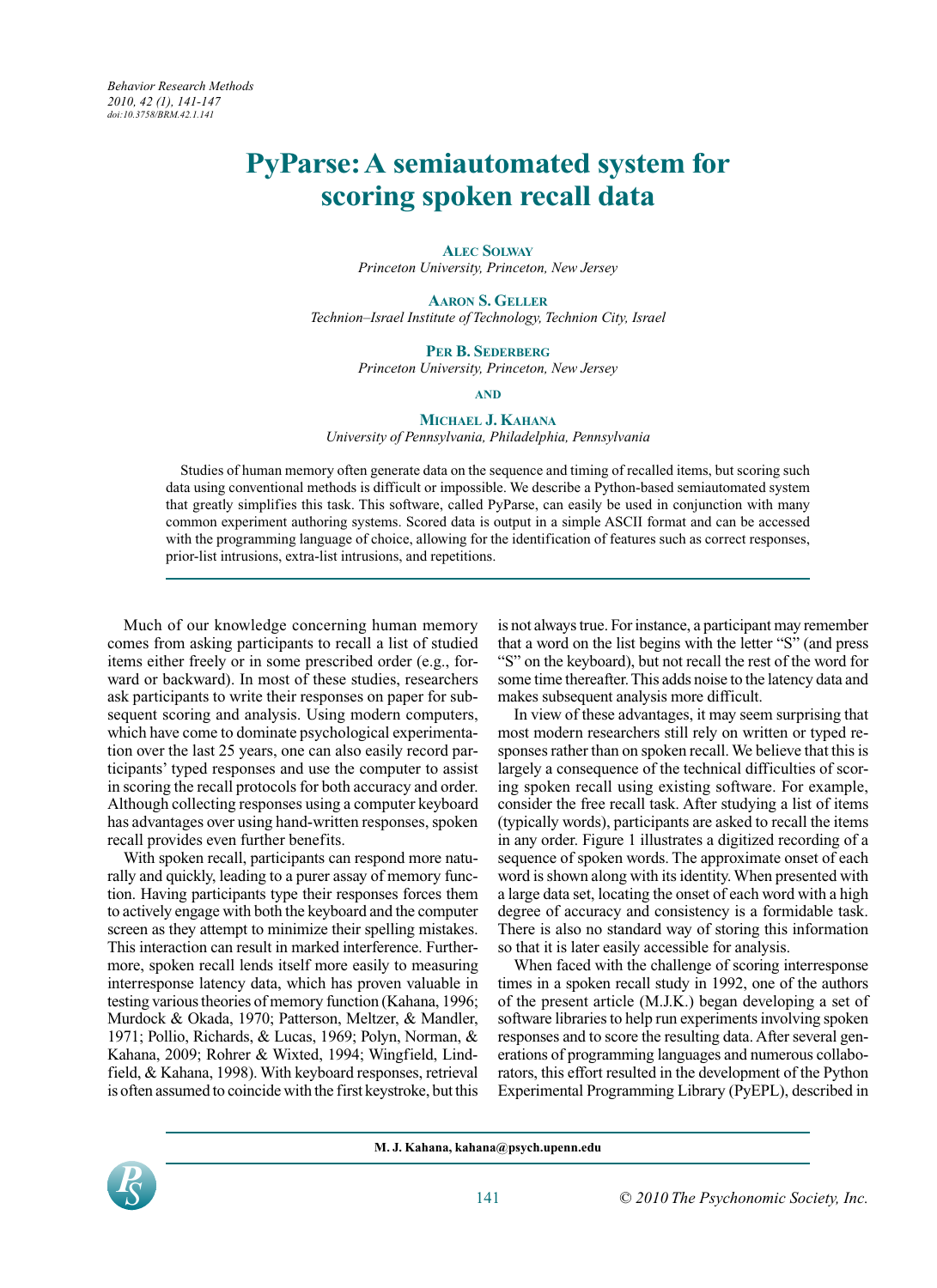

**Figure 1. A typical PyParse session. The top half of the screen displays the waveform of a previously recorded study. The bottom half contains, from left to right, the response box and word pool, a list of the vocalizations marked so far along with their corresponding onsets, a volume slider, a playback speed display, and command buttons for closing the application in one of two ways (both of which are explained in the text).**

Geller, Schleifer, Sederberg, Jacobs, and Kahana (2007), and the Python-based Recall Parser (PyParse), described in this article. We illustrate how the PyParse software can be used to rapidly score recall data for the sequence of responses and interresponse times while simultaneously maintaining a high level of accuracy and consistency. PyParse takes as input the audio files recorded during the course of an experiment, along with the list of presented words. It can thus be used with any experiment-authoring software that provides function calls for recording and storing digitized speech, including E-Prime, Psychtoolbox, PsyScript, and PyEPL.

Note that, in general, PyParse does not perform speech recognition on the recorded files. Although one could conceivably develop a speaker-independent voice recognition system for use in large verbal recall studies, our preliminary investigation of such technology suggests that much work is needed before such systems achieve the stringent accuracy requirements of memory studies. However, Py-Parse can automatically label the data from experiments involving a relatively small set of valid responses (e.g., recognition and confidence judgment experiments) with greater than 99% accuracy.

### **Usage**

The PyParse software, along with installation instructions and documentation, may be obtained from the Computational Memory Lab's Web site (http://memory.psych .upenn.edu).

PyParse must be called from the command line and accepts values for two arguments: the sound file to be scored (parsed) and a text file listing candidate words to be identified (the *word pool*). Although one could pass a very large word pool containing virtually any possible response, it is often satisfactory to define the word pool as the list of words used in the experiment. For many of the studies in our own laboratory, we use the nouns found in the Toronto Word Pool (Friendly, Franklin, Hoffman, & Rubin, 1982). PyParse accepts a number of options via the command line to identify properties of the sound file, including the sampling rate, the number of channels ( $1 =$  mono or  $2 =$  stereo), the background noise profile, and the file format (for a full list, see Table 1). In most cases (when using standard .wav files), PyParse automatically detects the values of these properties. PyParse can also be given multiple sound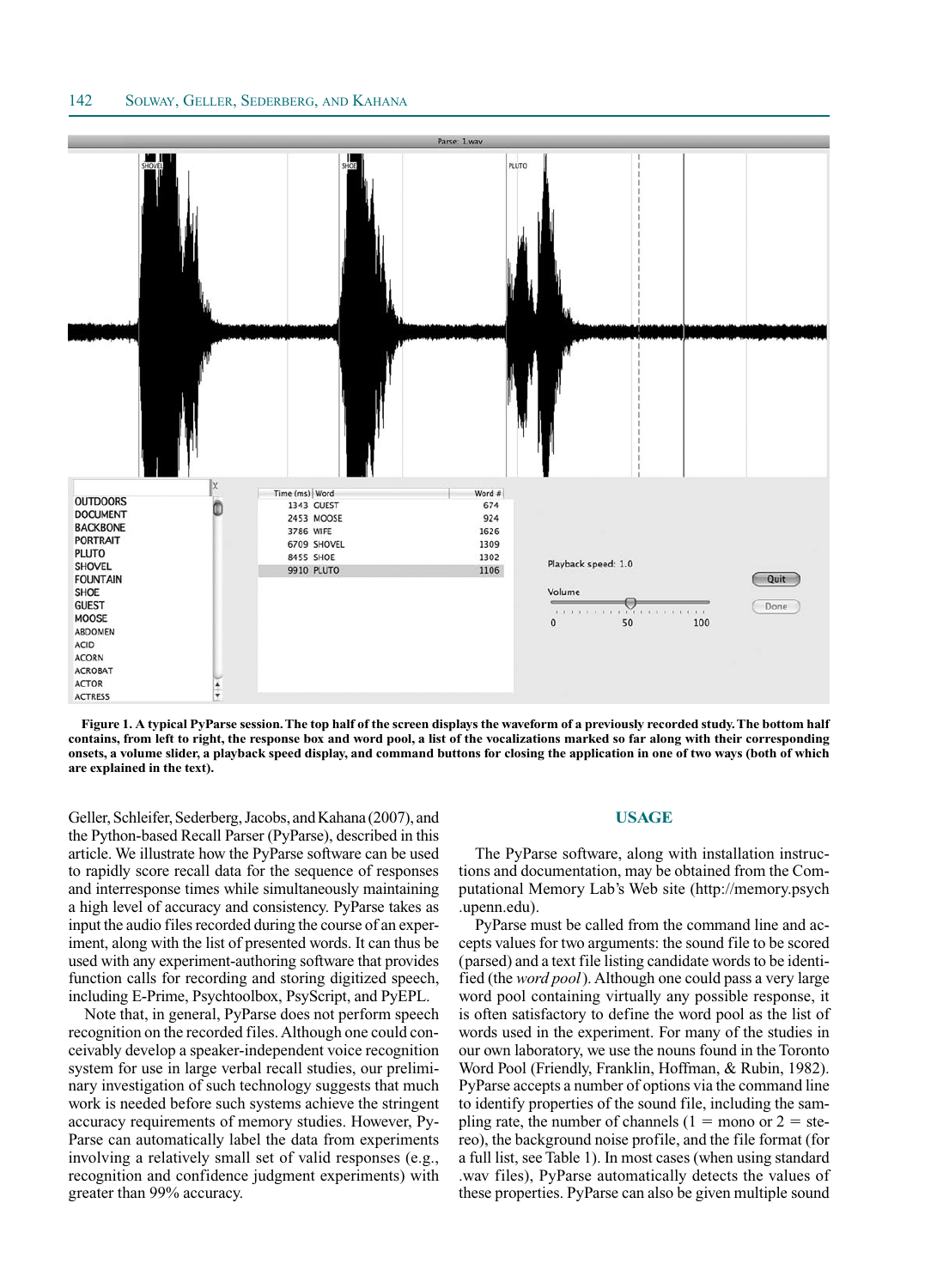| <b>Command-Line Options Recognized by PyParse</b> |                                                              |  |
|---------------------------------------------------|--------------------------------------------------------------|--|
| $-a$ , $-raw =$                                   | Read in raw sound data.                                      |  |
| $-c$ , $-channels =$                              | Number of channels in recording (mono or stereo).            |  |
| $-b$ , $-b$ andpass $=$                           | Band-pass filter range $(e.g., -b1000, 16000)$ .             |  |
| $-e$ , $-bigendian =$                             | Set sound data endianness to big.                            |  |
| $-d$ , $-diffmode =$                              | Display difference between channels in stereo sound file(s). |  |
| $-f$ , $-format =$                                | Sample width in bits. Possible values: 8, 16, 24, 32.        |  |
| $-h, -help =$                                     | Show usage info.                                             |  |
| $-0$ , $-$ onsets $=$                             | Automatically guess sound onsets.                            |  |
| $-n$ , $-noise =$                                 | Path to a .wav file with a recording of typical background   |  |
|                                                   | noise. Useful for more accurate onset detection.             |  |
| $-r$ , $-rate =$                                  | Sampling rate of sound files.                                |  |
| $-w$ , $-wordpool =$                              | Wordpool file.                                               |  |
| $-z$ , $-z$ erobased $=$                          | Start wordpool indexing from zero.                           |  |

**Table 1 Command-Line Options Recognized by PyParse**

files at once (e.g., one can easily reference all of the sound files stored in a particular directory), in which case it then conveniently presents them for scoring one at a time.

# **Sample Run**

We describe the basic parsing procedure by way of example. All of the keystrokes corresponding to the commands referenced in this example are listed in Table 2. Consider again a basic free recall experiment. A participant is presented with a short list of words and is instructed to recall the list in any order following the last word presentation. Words are randomly drawn from the Toronto Word Pool (Friendly et al., 1982), which is stored (with one word per line) in a file named wordpool.txt. The experiment is controlled using a software package that supports digital voice recording and can present text at accurately timed intervals. The study–test procedure is repeated for several lists, and the recall period for each is stored in a file whose name corresponds to the list index (0.wav, 1.wav, etc.). For convenience (though optional), the words that make up each list are stored in a parallel set of files (0.lst, 1.lst, etc.), again with one word per line.

In order to begin parsing the first file, we issue the following command: pyparse -w wordpool.txt 0. wav. This tells PyParse that we want to score the file 0.wav and that valid responses were drawn from the list of words found in wordpool.txt. PyParse filters the given sound file with a band-pass range of 1000–16000 Hz (although the range can be changed using a command-line option, we have found this default value to work well for isolating human speech) and shows the resulting waveform on a screen similar to the one in Figure 1. The user can modify

| Commands That I yi al sc Accepts and Their Delault Keyboard Mappings |                                                                                                                                                                                                                                                                                                                                                                                           |                                                                                                                                                                                                                                                                                                                                                                                                                                       |
|----------------------------------------------------------------------|-------------------------------------------------------------------------------------------------------------------------------------------------------------------------------------------------------------------------------------------------------------------------------------------------------------------------------------------------------------------------------------------|---------------------------------------------------------------------------------------------------------------------------------------------------------------------------------------------------------------------------------------------------------------------------------------------------------------------------------------------------------------------------------------------------------------------------------------|
| Playback                                                             | Space bar<br>$Ctrl + Z$<br>$Ctrl + X$<br>$Ctrl + C$<br>$Ctrl + V$                                                                                                                                                                                                                                                                                                                         | Starts and stops playback.<br>Replays the last 200 msec prior to the cursor's current position.<br>Decreases playback speed.<br>Increases playback speed.<br>Resets playback speed to normal.                                                                                                                                                                                                                                         |
| Cursor                                                               | left arrow<br>Moves cursor to the left.<br>Moves cursor to the right.<br>right arrow<br>When the above two commands are used in conjunction with the Ctrl key, the step size is larger. When used in conjunction<br>with both the Ctrl and Shift keys simultaneously, the step size is larger still $(1,000$ msec).<br>$Ctrl + /$<br>Centers the screen on the cursor's current position. |                                                                                                                                                                                                                                                                                                                                                                                                                                       |
| Anchoring                                                            | $Ctrl + A (first time)$<br>$Ctrl + A$ (second time)<br>$Ctrl + A$ (third time)<br>left arrow<br>right arrow<br>$Ctrl + left arrow$<br>$Ctrl + right arrow$                                                                                                                                                                                                                                | Sets the first anchor point.<br>Sets the second anchor point and enters anchor mode.<br>Exits anchor mode.<br>In anchor mode, moves the second anchor point left.<br>In anchor mode, moves the second anchor point right.<br>In anchor mode, moves the first anchor point left.<br>In anchor mode, moves the first anchor point right.                                                                                                |
| Scoring                                                              | $(A-Z)$<br>Tab<br>Enter<br>$Ctrl + Shift + I$<br>$Ctrl + Delete$<br>$Ctrl + M$                                                                                                                                                                                                                                                                                                            | Types in the response box to narrow the list of candidate words from the word pool.<br>Autocompletes the response box with the first word in the list matching what's been typed so far.<br>Enters the selected word at the cursor's current position.<br>Enters an intrusion at the cursor's current position.<br>Deletes the current word marker.<br>Moves the word marker that was last selected to the cursor's current position. |
| Magnification                                                        | $Ctrl + up arrow$<br>$Ctrl + down arrow$<br>$Ctrl + .$<br>$Ctrl +$ .                                                                                                                                                                                                                                                                                                                      | Zooms in on the $y$ -axis (amplitude).<br>Zooms out on the $y$ -axis (amplitude).<br>Zooms in on the $x$ -axis (time).<br>Zooms out on the $x$ -axis (time).<br>If the above four zoom commands are used in conjunction with the Shift key, the step size is larger.                                                                                                                                                                  |

**Table 2 Commands That PyParse Accepts and Their Default Keyboard Mappings**

Note—The key mapping for each command can be changed in a configuration file.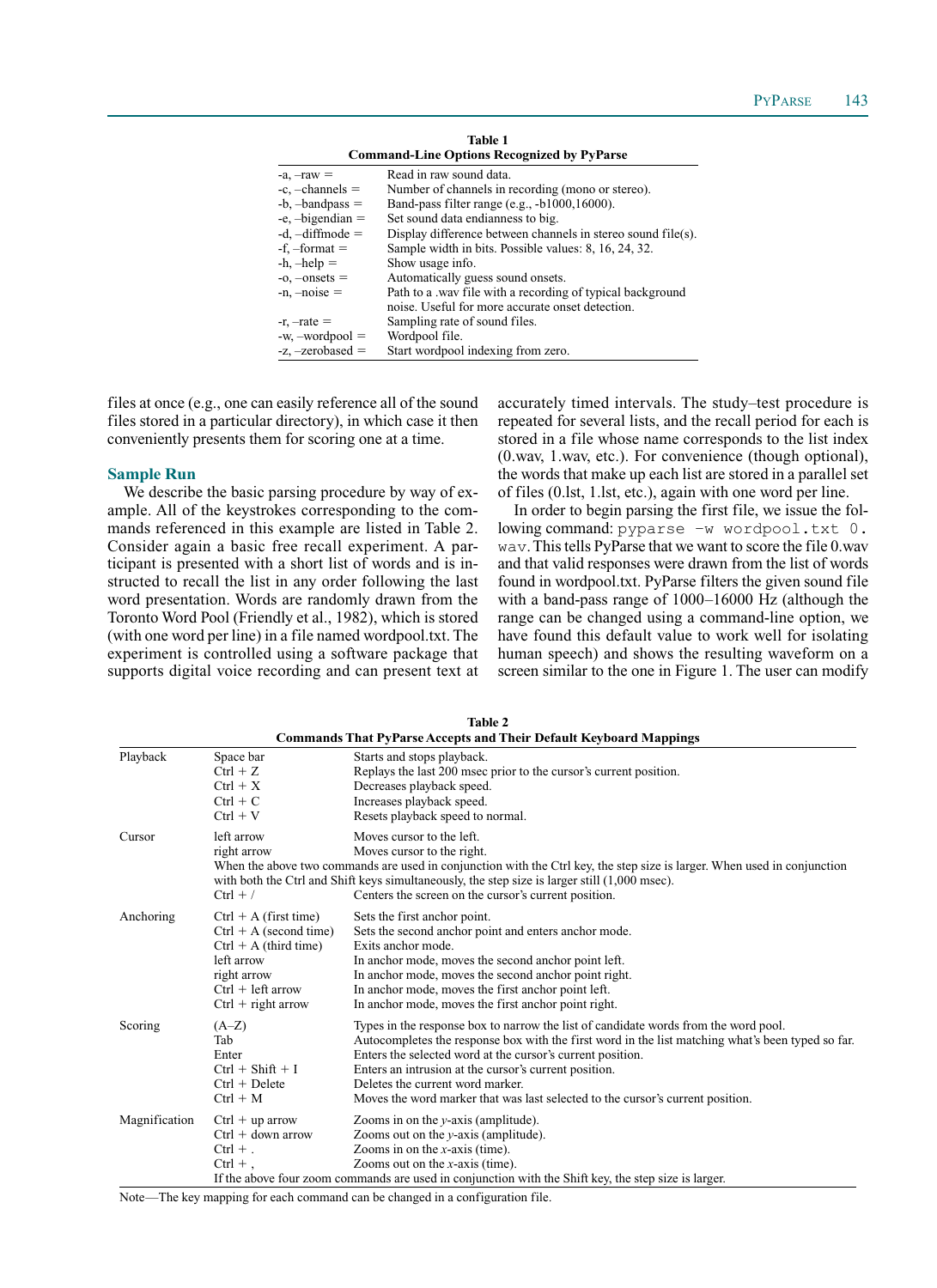the level of magnification on both the *y*-axis (affecting the amplitude of the display) and the *x*-axis (affecting how much of the waveform is shown on the screen at any one time) with a single keystroke. The bottom half of the screen contains, from left to right, the response box and word pool, a list of the vocalizations marked so far, along with their corresponding onsets, a volume slider, a playback speed display, and command buttons for closing the application in one of two ways (both of which are explained later).

We begin scoring the file by listening to the first vocalization shown on the screen (see, e.g., Figure 1), using the space bar to start and stop playback. The left arrow key is then used (possibly in conjunction with one or more modifiers to traverse a larger distance; see Table 2) to reposition the cursor prior to the start of the vocalization, allowing for ample slack room.

**Locating the vocalization's onset**. The best estimate of the vocalization's onset can be found in one of two ways. The first method involves incrementally moving the cursor using the right arrow key (without any modifiers, this is the smallest step size and corresponds to a 5-msec default). After each step,  $Ctrl + Z$  is used to play back the last 200 msec of the file and gauge whether the vocalization has started. Although this method works well for most vocalizations, a more flexible method is sometimes required, especially when marking words that start with soft fricatives. This second method involves dropping two anchor points to restrict playback to a precise area of the waveform. The first anchor point is dropped  $(Ctrl + A$  by default) prior to the hypothesized onset of the vocalization, and a second anchor point is dropped to the right of the first by pressing  $Ctrl + A$ again after repositioning the cursor. In anchor mode, the left and right arrow keys are used to move the right anchor point and, in conjunction with the Ctrl key, the left anchor point. Pressing the space bar plays only the part of the file that falls between the two anchor points. This allows the user to define an arbitrary window and shift it in small increments until a precise estimate of the onset is found.

**Labeling vocalizations**. Once we obtain the best estimate of the onset using one of the two methods described above, we type the word that was previously played back. As more and more of the word's prefix is typed into the response box, the word list is filtered to display only the matching words. If a corresponding (optional) .lst file is found as described above, the words contained in the file appear at the top of the word list in bold. This allows the user to more easily identify a mumbled word if it resembles a word that was on the list being scored. Once enough characters of a word are typed to uniquely identify it, the Tab key can be used to auto-complete the word in the response box. Finally, the Enter key is used to place the word at the onset's location.

**Marking intrusions**. If the vocal response corresponds to a word that does not appear in the word list, it is marked as an intrusion by pressing  $Ctrl + Shift + I$ , instead of the Enter key. If the response was nonsensical or consists of the participant talking to him- or herself or to the person running the experiment, it is marked in a special way by first typing "VV" in the response box and then pressing Ctrl+Shift+I, as if marking an intrusion. In our laboratory, if such vocalizations last more than 1 sec, we also mark them at each 1-sec interval. These time stamps can then be used to identify the corresponding neural data (if measured during the experiment) so that they can be treated with caution or discarded altogether.

**Output file**. After labeling a vocalization, PyParse writes a line entry to a temporary file (this file has the same base name as the sound file being scored and the extension .tpa) with the following three columns of information: the onset of the vocalization in milliseconds, the index of the word in the word pool file  $(-1$  for intrusions), and the word itself.

**Finishing the session**. After labeling the first vocalization, we proceed to scoring the remainder of the file in a similar fashion. One can quit PyParse in one of two ways, depending on whether the entire file has been scored. If the entire file has not been scored, clicking the "Quit" command button will close PyParse while leaving the temporary .tpa file in place. Relaunching PyParse with the same sound file will automatically load the information stored in the .tpa file and allow the user to pick up where he or she left off. Once the entire file is traversed at least once, the "Done" button becomes available. Clicking it changes the extension of the .tpa file to .par, signifying that this sound file has been scored. The resulting .par file can then be processed with the programming language of choice.

## **Automatic Onset Detection**

We have put considerable effort into optimizing the accuracy, consistency, and speed with which recordings can be manually scored (cf. the Usage Statistics section). In general, scoring audio recordings consists of two steps: finding the onset of the vocalization and labeling the vocalization. Recordings made in a laboratory setting are usually of very high quality, and one can label a vocalization rather quickly. However, locating accurate and consistent onsets is difficult even in a recording with a high signal-to-noise ratio. Automating this task thus has the potential to save a great deal of time.

While recent advances in automatic endpoint detection have focused on algorithms that improve accuracy in highnoise environments, an algorithm that remains popular for use in low-noise environments is that of Rabiner and Sambur (1975). We have implemented their algorithm in a PyParse add-on called PyWR (Python word recognition).

The onset detection feature can be invoked in two ways: via the -o command line option given to PyParse (for a list of all command-line options, see Table 1), and via a standalone program capable of processing multiple files at once. When the  $-\circ$  option is chosen, PyParse first checks whether a previous session is saved in a corresponding .tpa file. If so, the -o option is ignored, and the previous session is restored. If a previous session is not found, PyParse runs the onset recognition algorithm on the given file. Each onset is labeled with a question mark, signifying that it has yet to be labeled. If the recordings were not made in a noisefree environment, the -n or -bgFile options are used to point PyWR to an audio file containing a 1-sec recording of typical background noise. PyWR uses this file to tweak its parameters. Note, however, that the algorithm still assumes that the overall signal-to-noise ratio is high and that whatever little background noise exists is stationary.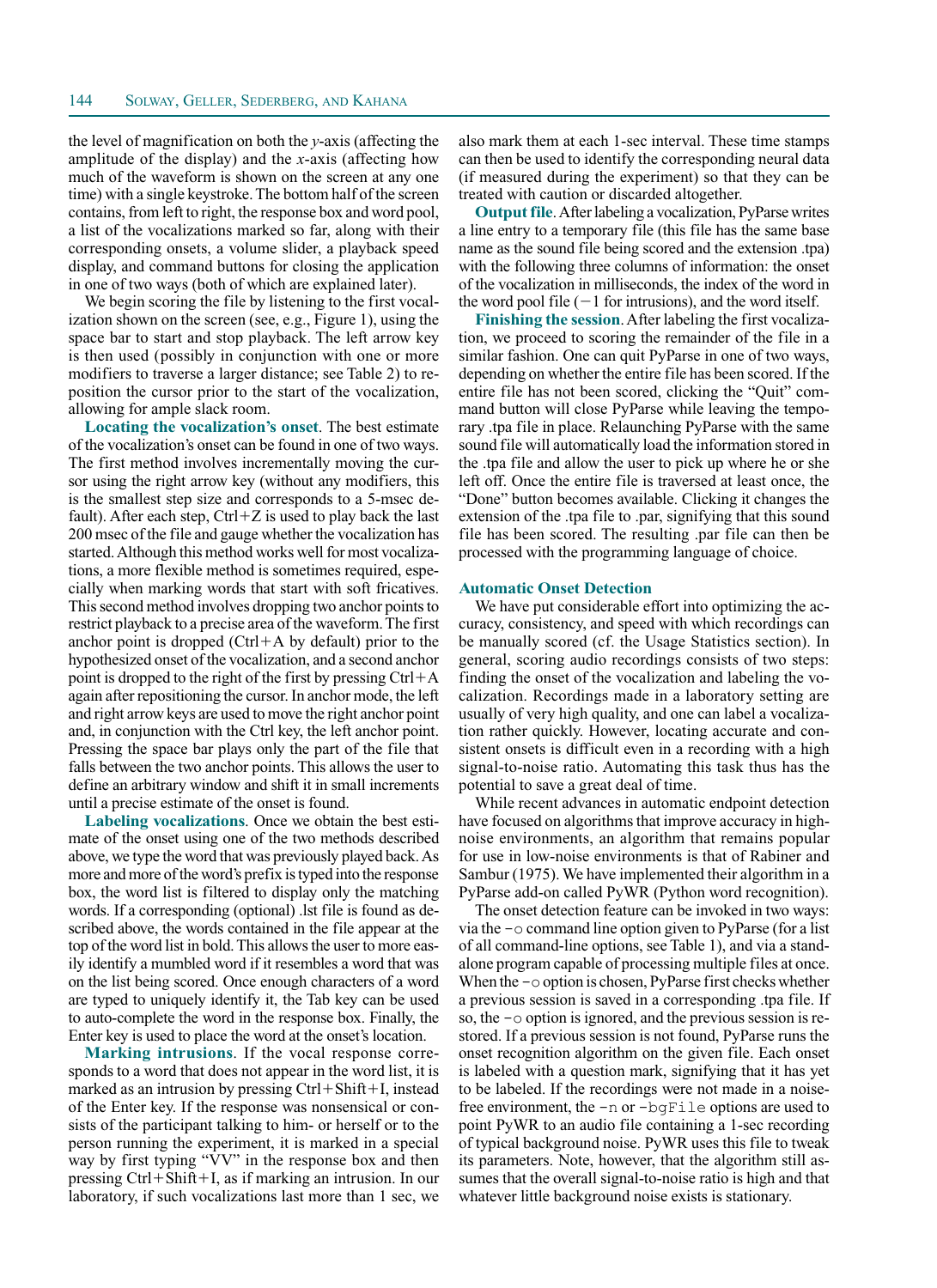The second way to invoke the onset detection feature is via the stand-alone program pywr\_onsets.py: pywr\_onsets.py file1.wav [file2.wav file3.wav . . .]. A .tpa file with the detected onsets is generated for each .wav file given to the program. These files can later be loaded into PyParse so that the onsets can be double-checked and labeled. If the recordings were not made in a noise-free environment, the -bgFile option can be used to specify a background noise profile as was described above. This batch mode feature, which allows multiple files to be marked without user interaction, can save a lot of time when scoring a large number of files.

Although conceptually simple, the algorithm of Rabiner and Sambur (1975) accurately identifies onsets for a large percentage of vocalizations. It does, however, have two limitations and represents only a first step in automating onset detection in PyParse. First, as it was described in its original form, the algorithm expects only one vocalization within the recording. Although this restriction has been lifted in our implementation, the modified algorithm does a poor job of separating words that are spoken in rapid succession. In such cases, the algorithm treats the entire segment as one vocalization and only marks the onset of the very first word.

The second limitation of the algorithm is that it often overshoots the onsets of words that begin with weak fricatives (e.g., /f/), because their energies ramp up slowly. Although Rabiner and Sambur (1975) addressed this shortcoming with a secondary refinement phase, it does not work as well as would be expected when vocalizations are made in relatively rapid succession and stored within a single file (see the Implementation section below). The user must be mindful of both of these shortcomings and manually mark the onsets that the algorithm misses.

In recognition experiments run in our laboratory, where responses are limited to two words (e.g., "yes" and "no"), we modify the responses so that they start with the same sound. For instance, instead of saying "yes" or "no," participants say "pes" or "po." Since the energy of the /p/ sound ramps up quickly, the algorithm is very good at accurately locating the onsets of these words. Also, since both start with the same sound, onset estimates are consistent across words. Such a feature is important when looking at response time data.1

## **Word Recognition**

Automatic word recognition is available for use with experiments in which the pool of possible responses is relatively small. For example, we have successfully automated scoring data from a recognition experiment in which the pool of responses consists of the words "pes" and "po" (for "yes" and "no"). This feature is part of the PyWR add-on and is accessible via a command-line interface to facilitate the ability to score data in batch mode. Using this feature involves two steps: training a classifier on labeled data collected during a pre-experimental training phase and pointing the classifier to unlabeled data collected during the experiment.

For the training step, PyWR expects as input one audio file for each valid word. The file must contain a record-

ing of the word being repeated multiple times, with a short pause between repetitions. The stand-alone program pywr train.py is used to train the classifier and takes as its single argument the directory containing the audio files to use: pywr\_train.py [train\_dir]. PyWR looks at each .wav file in the directory and creates a corresponding .hmm file with the model parameters to use for classification.

The stand-alone program pywr classify.py is used to classify a set of unlabeled audio files: pywr\_ classify.py wordpool file model dir file1.wav [ file2.wav file3.wav ..]. Here, wordpool\_file is the path to the word pool file used during the experiment (i.e., the file that would be passed to PyParse if the data were classified manually), model\_dir is the directory containing the .hmm files generated during the training phase, and the rest of the arguments are the audio files to classify. A .tpa file is generated for each .wav file, which can then be loaded into PyParse to quickly check the accuracy of the labels.

In our laboratory, we collect training data for each participant and use it to train a unique classifier for their voice. Although this may be excessive for classifying words from a very small word pool, it allows us to adapt the classifier to individual differences and achieve very high recognition accuracy.

As a final note, the current implementation assumes that participants are not trying to trick the system with invalid responses. This assumption is reasonable, since the data in most such cases should probably be discarded.

## **Implementation**

The front-end interface and most of the higher level features were written in Python, making use of wxPython for the GUI, and SciPy and NumPy for postprocessing the audio data. At a lower level, audio data are processed by a thin wrapper around RtAudio, libsndfile, libsamprate, and SoundTouch, written in C++ and made available to Python using SWIG.

We forgo a detailed discussion of many implementation details, since they are not in themselves novel. The source code is available on the Computational Memory Lab's Web site (http://memory.psych.upenn.edu) and is accessible to anyone with Python programming experience. We do, however, discuss the details surrounding the current endpoint detection and word recognition algorithms. Not only is their application to scoring psychological data novel, but they represent the features of PyParse that we believe can use the most improvement.

## **The Automatic Endpoint Detection Algorithm**

We describe a slightly modified version of the endpoint detection algorithm of Rabiner and Sambur (1975). For further details, we refer the reader to the original article.

Both automatic and manual (human) endpoint detection is an especially challenging problem in the presence of background noise. In the case of automatic detection, successfully separating speech from background noise requires a sophisticated filtering scheme and a detailed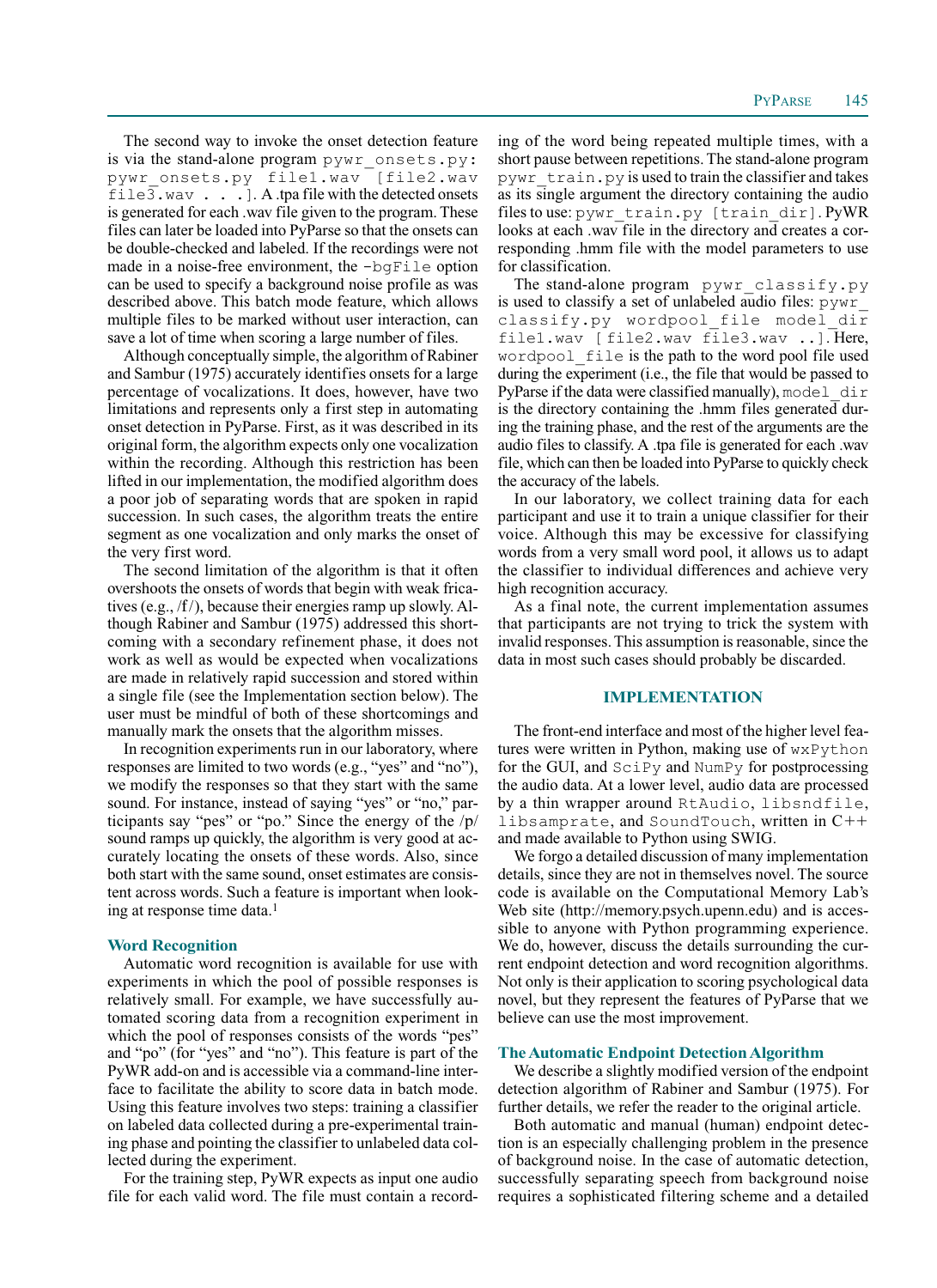statistical model of the signal. Since recording conditions in the laboratory are under the experimenter's complete control, we assume that background noise is minimal and that the signal-to-noise ratio is very high.

A 10-msec window is first swept across the signal while the energy of each frame is noted. By *energy* here, we simply mean the sum of the magnitudes of all of the samples that fall within the boundaries of the window. An analogous operation is performed on 100 msec of background noise, recorded in the testing room. Two statistics are computed, based on the peak energy of the input signal (IMX) and the mean energy of the background signal (IMN):

$$
ITL = min(0.03 \cdot (IMX - IMN) + IMN, 4 \cdot IMN) \quad (1)
$$

$$
ITU = 5 \cdot ITL \tag{2}
$$

Respectively, these two values represent the lower and upper thresholds used to segment voiced parts of the recording, as is described below.

A 10-msec window is then again swept across the signal. If a frame whose energy exceeds the lower threshold (ITL) is found, the center of the frame is marked as a potential onset. The window is further swept across the signal until one of four things occurs. If a frame whose energy exceeds the upper threshold (ITU) is found or if the signal's energy is maintained above the lower threshold for a predetermined amount of time (200 msec by default), the previously marked sample is confirmed to be an onset. If a frame whose energy falls below the lower threshold is found before meeting either of these two conditions, the hypothesized onset is discarded. This filters out artifacts that arise from false starts. A hypothesized onset is also discarded upon reaching the end of the signal.

After locating an onset, a window continues to be swept across the signal looking for the corresponding offset. Although we are not explicitly interested in knowing where a vocalization ends, we locate the offset for two reasons. First, since the signal can contain multiple vocalizations, we know to start looking for the next vocalization in the frame following the offset. Second, if the length of a vocalization falls below a configurable threshold (100 msec by default), the vocalization is usually too short to be of value and the endpoints are discarded.

Rabiner and Sambur (1975) described a refinement phase meant to correct the onsets of words that begin with weak fricatives. A 10-msec window is swept across the 250-msec segment of the recording preceding the first onset estimate (for offsets, they look at the next 250-msec segment) while the number of zero-crossings in each frame is calculated. A large number of zero-crossings is taken as evidence of a vocalization. If the number of zero-crossings in three or more frames is further than two standard deviations away from the mean number of zerocrossings in a typical frame of silence, the onset (or offset) is adjusted to be at the center of the earliest (or latest) frame exceeding this threshold.

This approach is reported to work well in the domain addressed by Rabiner and Sambur (1975), where they expected recordings to contain a single vocalization. However, we have found mixed results in practice when using this approach for recordings made in a laboratory setting and containing multiple vocalizations per file. Although it provides an accurate correction in some cases, in others it positions the onset estimate prior to where a human operator would. This problem occurred often enough during testing to warrant turning the refinement step off by default.

## **The Automatic Word Recognition Algorithm**

The current implementation of the word recognition feature can automatically score data from experiments in which the pool of possible responses is relatively small. In particular, we have successfully used it to score data from a recognition experiment with a response pool of two words ("pes" and "po"). Here, we briefly describe the current implementation, based largely on the work of Rabiner, Juang, Levinson, and Sondhi (1985). The modular form of PyParse and PyWR allows one to easily drop in a more sophisticated algorithm capable of recognizing words from a larger lexicon at a later date.

Training data are obtained from each participant by having them repeat each of the possible responses several times. In our recording environment, we can achieve an average classification rate (across participants) of over 99% using a training set consisting of 30 repetitions of each word.

The training data are band-pass filtered between 1000 and 16000 Hz to remove noise, and a pre-emphasis filter is applied to boost the attenuated energy that is typical at higher frequencies of human speech. The endpoint detection algorithm outlined above is used to identify the voiced portions of the signal. Mel-frequency cepstral coefficients, which have been employed in speech recognition for some time (Davis & Mermelstein, 1980), are computed for a moving window of the voiced segment of the signal. They constitute the features used for classification.

A hidden Markov model in which the observations in each state are modeled as a mixture of Gaussians is fit separately to each word. Parameter estimates are obtained using the standard Baum–Welch algorithm, an iterative procedure that finds estimates that maximize the likelihood of the training data (e.g., Rabiner, 1989).

Unlabeled data are preprocessed in exactly the same way as the training data. To label a vocalization, the Viterbi algorithm is first used to find the most likely sequence of state transitions under each model. From these, the most likely overall sequence is selected, and the label associated with the corresponding model is used.

# **Usage Statistics**

## **Onset Consistency**

PyParse allows multiple people to score different portions of the same data set without sacrificing the consistency with which onsets are marked. Five research assistants who use PyParse on a regular basis scored the same set of three recall periods from a random participant of a large free recall experiment. Together, the three recall periods contained 43 responses. The mean (across responses)